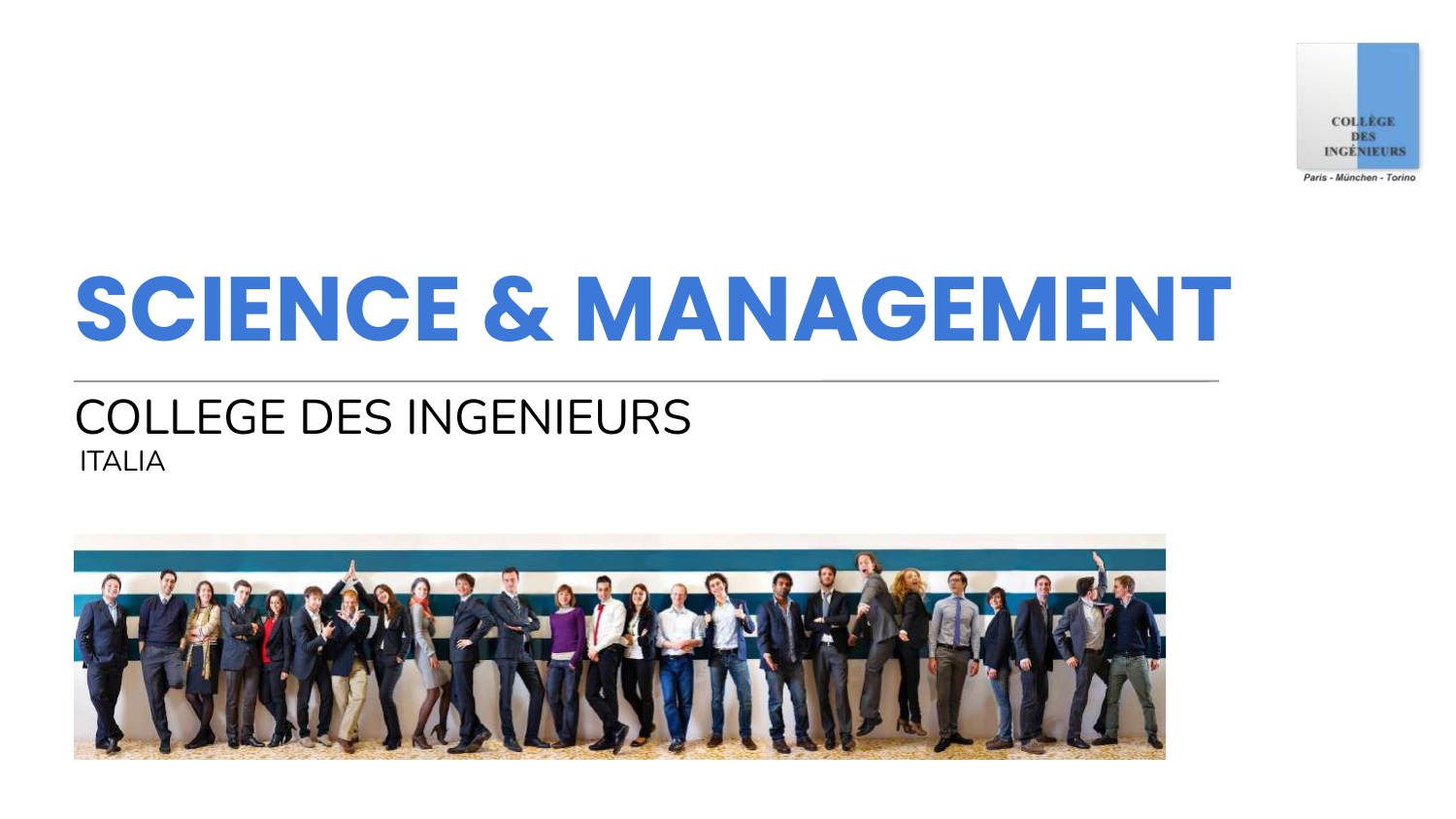## **An Innovative MBA designed for STEM talents**





*Collège des Ingénieurs* was founded together by the French Industry leaders and the French **Grande écoles**



CDI opens the German Branch of CDI with the support from the *Baden Württemberg* region





By the joint initiative of CDI France, **John Elkann** - President of Fondazione Giovanni Agnelli, **Marco Tronchetti Provera** - President of Fondazione Pirelli and **Riccardo Garrone** - President of fondazione Edoardo Garrone, CDI ITALIA (previously SAFM) was established in Turin

**I L L A R S**

**P**



#### **Excellence**

Tailor made for young talents & professionals from the best Universities in Europe, with top professors & testimonials.

#### **Impact**

Ambitious and brilliant talents with the desire to impact the future and empower the ecosystem where they work.

#### **Innovation**



 $\mathcal{P}$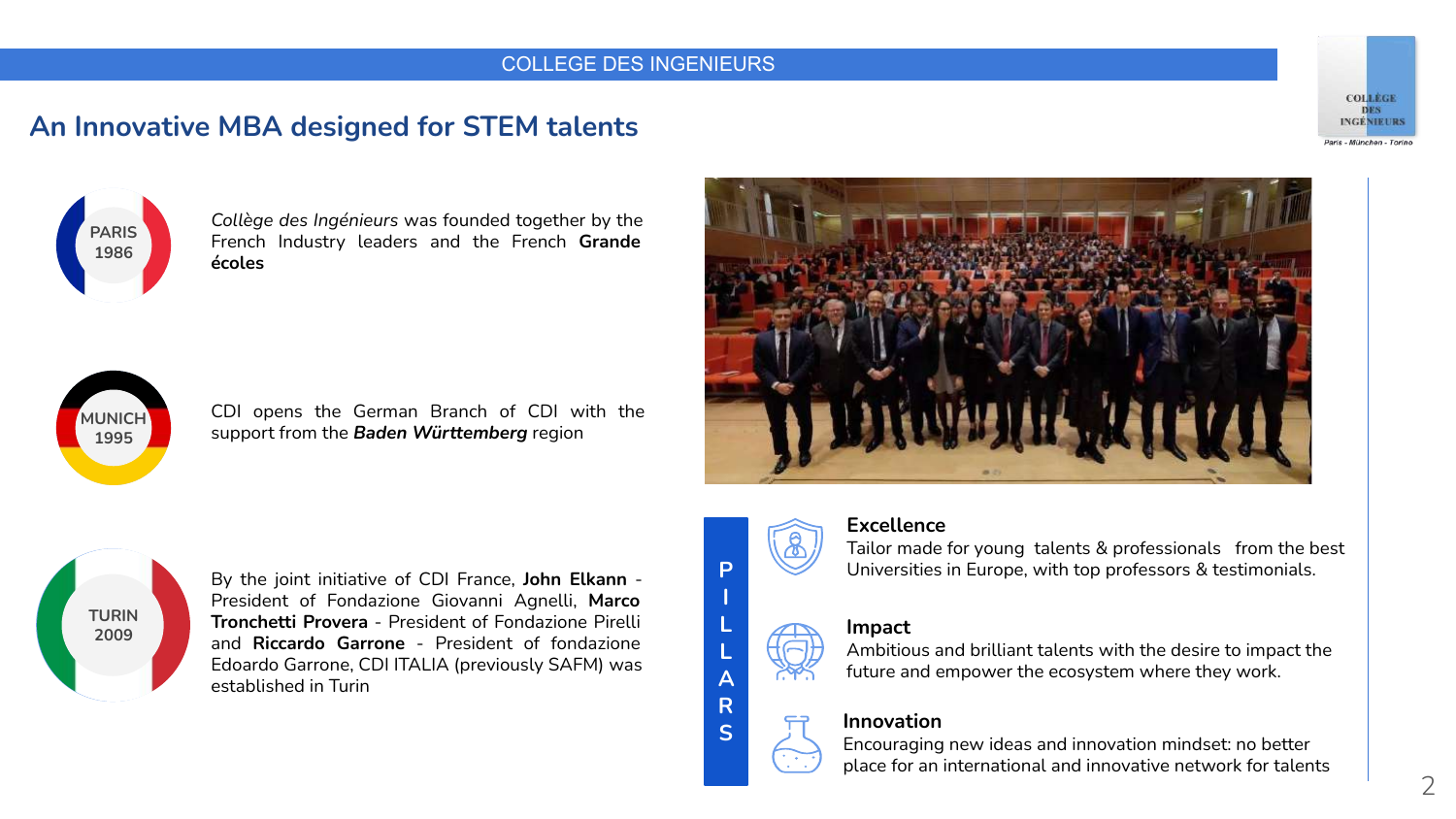#### COLLEGE DES INGENIEURS

**30+ PhDs each year 90+ Industrial company partners 120+ MBA talents each year 3000+ Alumni around the world**

## **4 CDI Seminar Locations:**







**Turin Paris Munich Cern**

**Markus Nordberg** Head of Resources Development, CERN

"CDI Italia selects and prepares the best young talents to face global challenges & emerging techs"



#### **Stefania Battaglino**

Head of Employer branding & Young Generations, Edison

"CDI acts as a booster on individual's development, helping participants to manage complex relationships in the world of work".

**John Elkann** Chairman and CEO of Exor "CDI MBA is an accelerator for career path"



**Francesco Agostino** CDI Alumnus, CEO Air Liquide Italia "There are two

components for success of CDI: talented people and innovation"

**Official Partner of:**







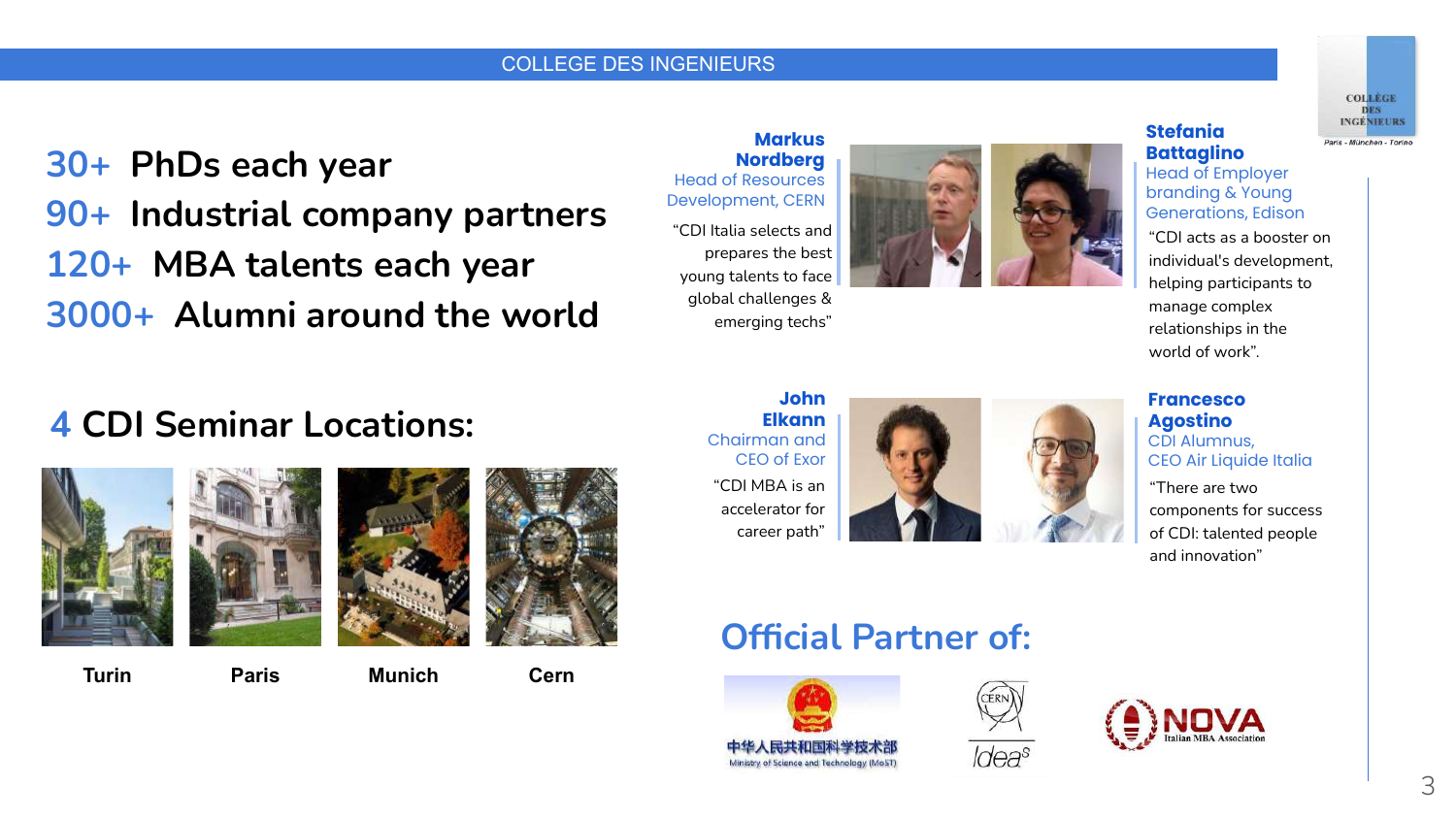#### Science & Management MBA

## **A unique opportunity that enables researchers & scientists to complete their doctorate, gain management know-how and work together with European industry**

**Since 2009**, **CDI France & CDI Germany** have been cooperating with prestigious institutions in France, Germany and Switzerland within the context of the **Science & Management programme**. This unique programme combines a doctorate at a scientific university with the MBA at the Collège des Ingénieurs. In Italy the program was started in 2018 and the collaboration with **Scuola Normale Superiore di Pisa signed in 2020**.

# **SCUOLA NORMALE SUPERIORE** \*and others

Principal Partner Universities:





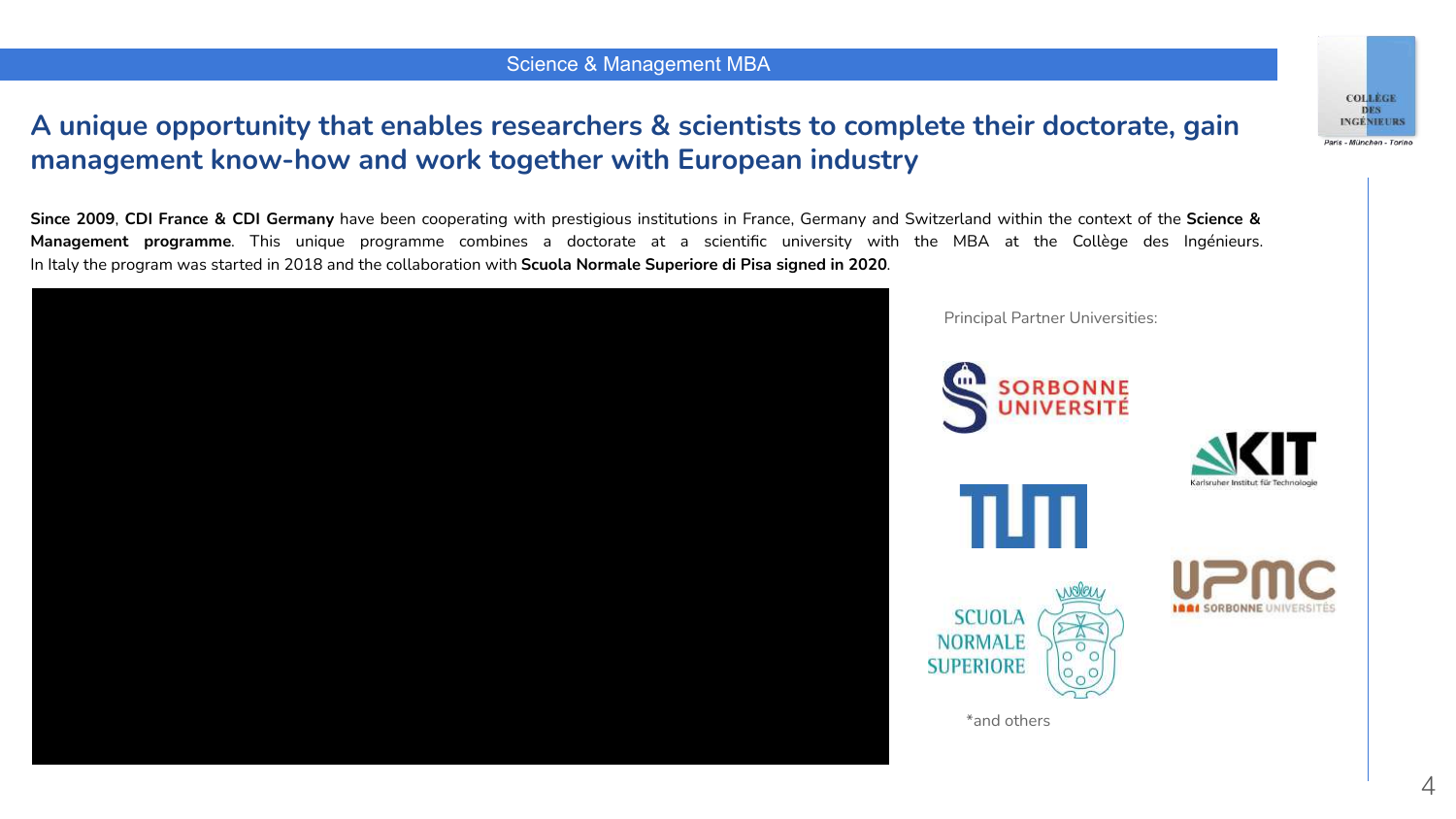#### PhDs - CDI Italia

## **Key pillars & learnings of the Science & Management program at CDI Italia**

**COLLÈGE DES INGÉNIEURS** Paris - München - Torino

## *Focus on Innovation & Entrepreneurship*

*I4C programme with CERN*

*Masterclasses from entrepreneurs R&D and Innovation Missions* 



## *Core Soft Skills*

*Team work*

*Leadership*

*Communication*







*Learning seminars abroad* 



## *Thriving Network*

*Pool of top talents from across Europe*

*Active alumni network worldwide*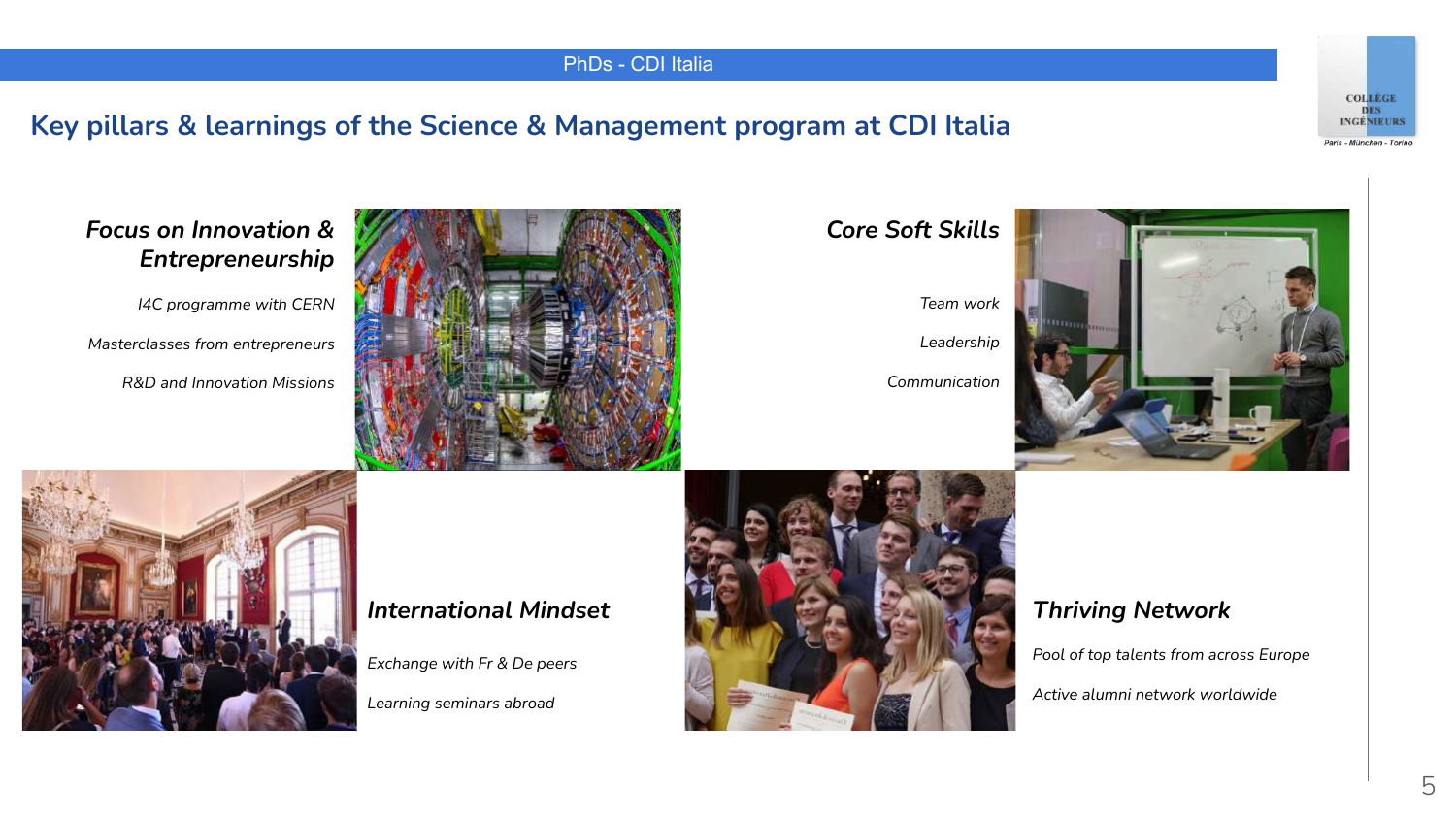## **The structure of the Science & Management programme at CDI Italia**



#### **Some of our Professors**



**INTERPROCESSES Prof Didier Miraton** CEO Almérys, CEO Pierre Fabre SA, Managing Partner at Michelin



**VALUATION RESTRUCTURING & FINANCIAL ENGINEERING Prof Marc Bertoneche** Harvard Business School & INSEAD



**FINANCE & INVESTMENTS Prof Michael Rockinger** HEC Lausanne



**BOARD OF DIRECTORS Prof Bernardo Bertoldi** UniTO & ESCP



**DESIGN THINKING Prof Jaqueline Fendt** ESCP & Ecole Polytechnique Paris



**ADVANCED STRATEGY Prof Achim Schmitt** Ecole hôtelière de Lausanne



**COLLEGE DES INGÉNIEURS** Paris - München - Torino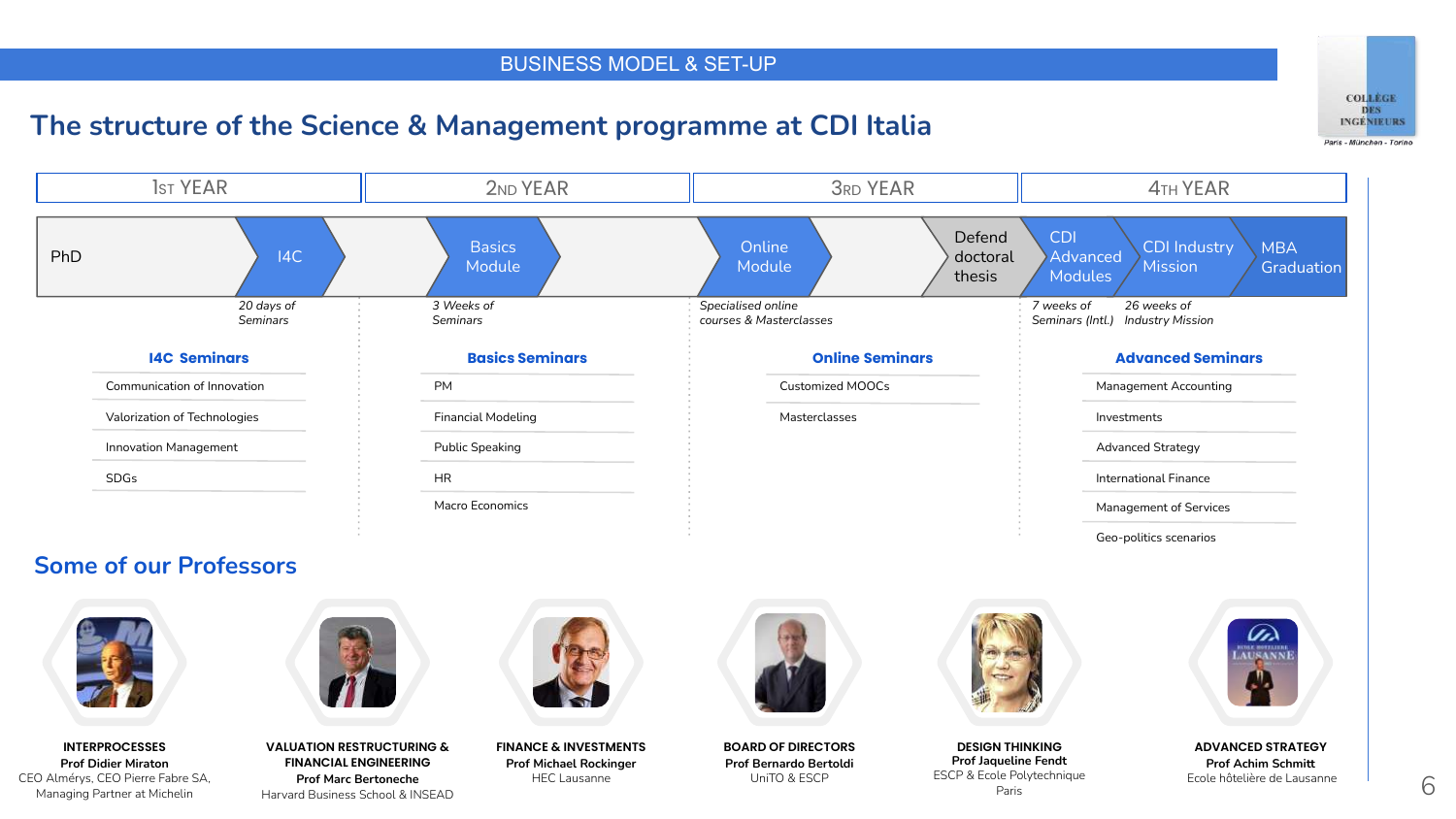#### Innovation for Change - I4C



## **The Innovation for Change (I4C) programme was born as a collaboration between CDI Italia, Politecnico di Torino, CERN Ideasquare**



The aim of this challenge based program is to bring together the respective expertise and common goals on empowering future change makers (the MBA fellows of CDI and PhDs) and companies to enable technology for positive global impact.







#### **Daniele Massella, I4C 2017**

PhD Chemical Engineering, Politecnico di Torino PhD Materials and Mechanics, University of Lille PhD Textile Engineering, Soochow University

"The experience of I4C revolutionized the way I work. Thanks to the programme, I learned to research the needs of our society and effectively apply my skills to propose innovative solutions. The skills acquired during I4C allowed me to win two awards by the Italian Chemical Society and Elsevier and the "Ermenegildo Zegna Founder Scholarship".





#### **Zeynep Tulumen, I4C 2019**

PhD Architecture, Politecnico di Torino

"I4C has been one of the most relevant experiences for my PhD career development. It gave me the possibility to work on the innovation project SpectrumLab, first at CERN and later in the WamdaX acceleration programme in Dubai. Due to these experiences, now I am a proactive member of my team for applying for research grants. Moreover, I had the chance to publish in CERN Innovation Journal, thus broadening my research portfolio beyond my core topics!"



Some of our corporate partners:











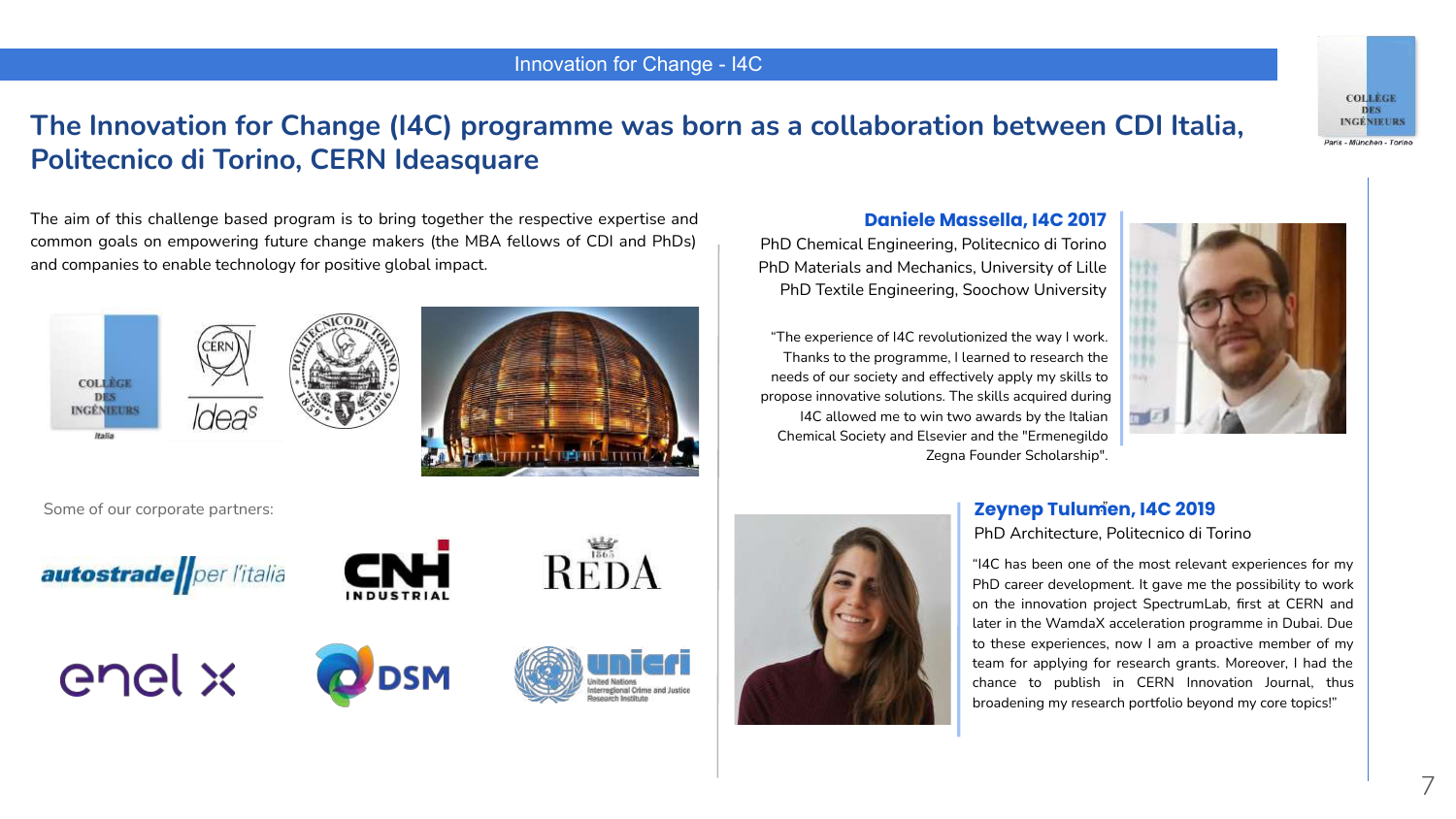## **+ Masterclasses of industry experts + Coaching & Mentoring**

## **Some of our Masterclasses**





**CARLO COTTARELLI**

**Director** Osservatorio sui Conti Pubblici Italiani

**CEDRIK NEIKE** Siemens Board Member CEO Smart Infrastructure div.



**ALESSANDRA PASINI** CFO

Snam

**ELISABETTA MAGISTRETTI** Independent Board Director Luxottica



**CORRADO PASSERA** Former Italian Minister, Founder of illimity Head of Merck Innovation Center

**OLIVER KLAEFFING**

**FRANCESCO VENTURINI CARLALBERTO GUGLIELMINOTTI** CEO

Enel X



CEO ENGIE Eps



Country manager wholesale Luxottica Italia





*Quarterly sessions*

Thanks to the activity carried out by the coach, the fellows are able to learn and develop new techniques and action strategies that will allow them to improve both performance and quality of life.

The coaching activity accelerates the growth of the individual allowing him to focus more effectively and consciously on the objectives to be achieved and the consequent choices to be made.



## *MENTORING*

#### *Monthly sessions*

Individual sessions to help each Fellow to move from an engineering perspective to that of an entrepreneur or manager, to prepare for the company mission interviews and to aim to position well, young professionals with high potential within the company mission as well as in the search for their first job.

Group mentoring is carried out in small clusters during workshops.

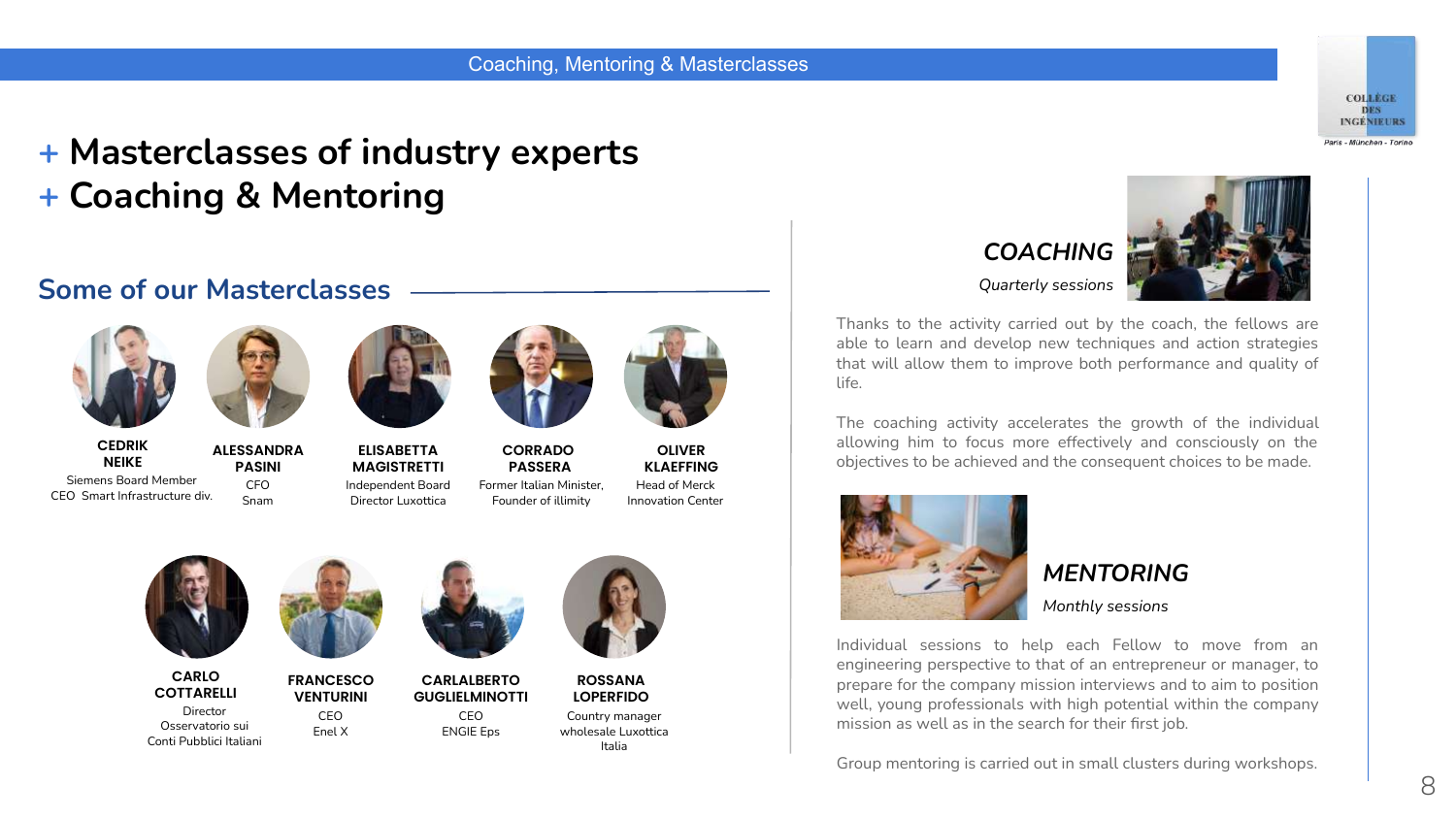## **Project missions in the last two years**





## **Mission examples:**



SG&A Efficiency opportunities

**EMEA STRATEGIC BUSINESS PLAN**



#### **OPERATIONS & SUPPLY CHAIN** Define WCM practices, continuous-improvement system and supplier management



#### **FINANCE & M&A** New investment opportunities evaluation, investor relation



**BUSINESS DEVELOPMENT** Area Management, market evaluations and partnerships



#### **PLANNING AND CONTROL**

Business planning, budgeting activities and workflow restructuring



#### **MARKETING**

New marketing challenges for emerging markets, digital marketing & e-commerce

### **MANAGEMENT INNOVATION**

PM activities on various technologies (ie. AI, APC) and Open Innovation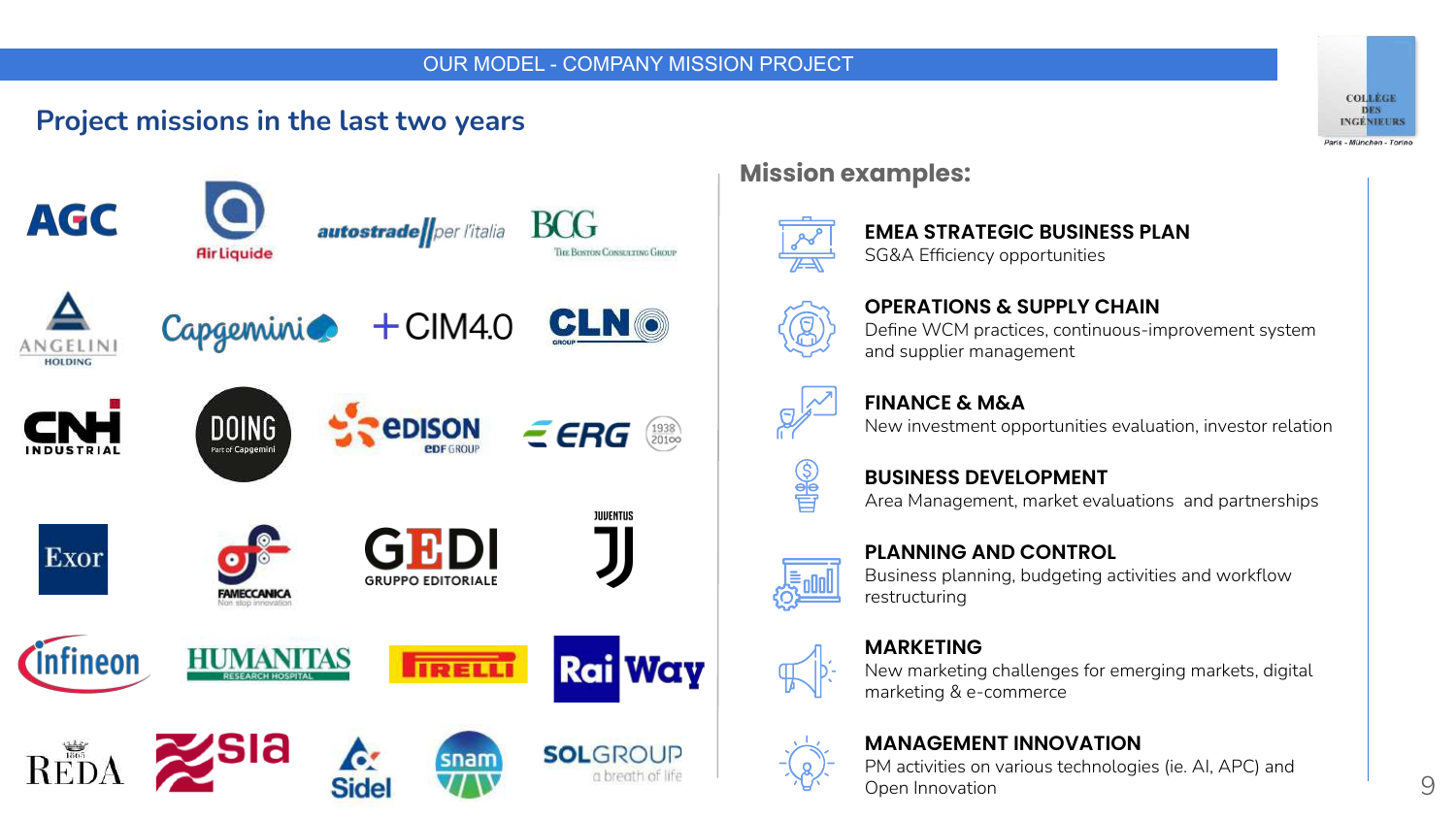## **Alumni paths after CDI Italia MBA**



**Valeria Ingrosso, CDI 2013**

Strategic Initiatives Manager Humanitas



**Carlotta Orlando CDI 2016** VC Investor in Residence Edison - EDF



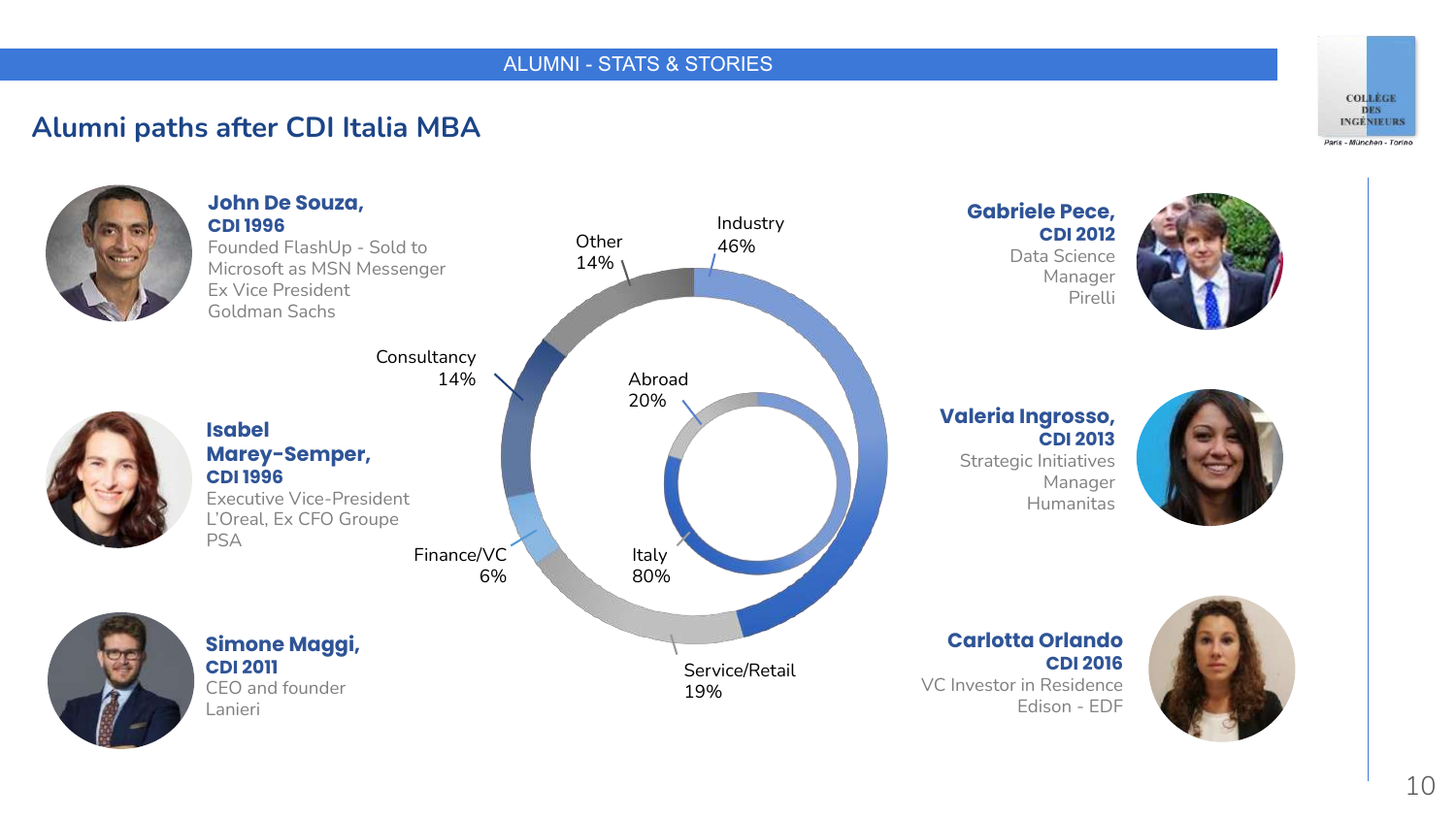#### ALUMNI - NETWORK

## **A wide and extended network of relations**



**3126 Alumni** in top management positions around the world keep sharing Missions and feed an international and professional network.

## **Alumni Events 2019**

**February:** Skiing & Leadership Event CDI Italia Mountains, +80 Alumni CDI Italia

**May:** CDI International Alumni Convention Germany, +50 Alumni CDI Italia, +150 from Europe

**September: Statutory Meeting CDI Italia** Various, +80 Alumni CDI Italia

**November:** Nova - MBA Association of Italian Abroad US/UK, +30 Alumni CDI Italia

Plus monthly meetings in Turin, Milan, Rome, London, etc. Dedicated online Platforms, Webinars [and Groups](https://www.linkedin.com/company/associazione-alumni-cdi-italia/)